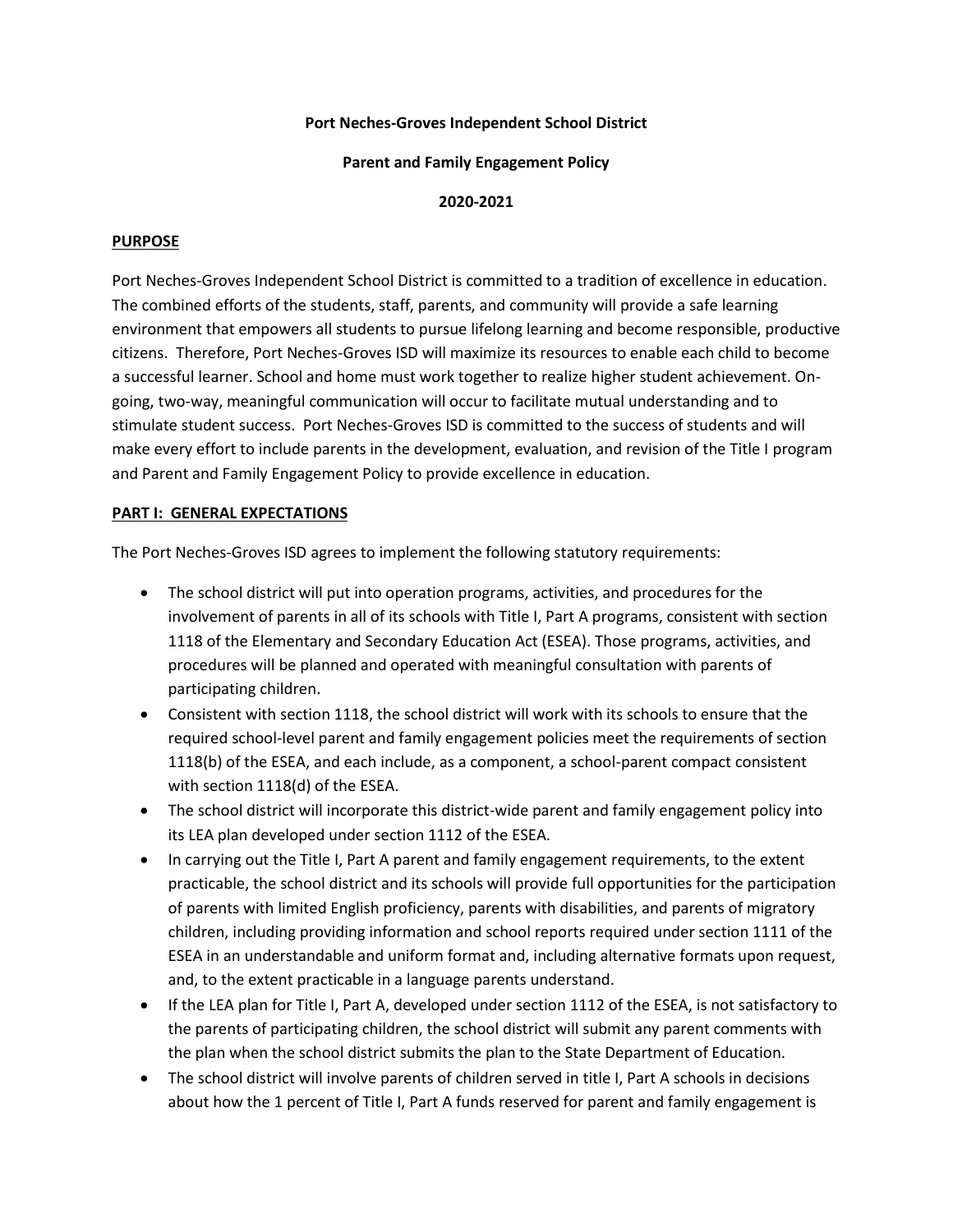spent, and will ensure that not less than 95% percent of the one percent reserved goes directly to the schools.

• The school district will be governed by the following statutory definition of parent and family engagement, and expects that its Title I schools will carry out programs, activities, and procedures in accordance with this definition:

*Parent and family engagement means the participation of parents in regular, two-way, and meaningful communication involving student academic learning and other school activities, including ensuring—*

- *(a) That parents play an integral role in assisting their children's learning.*
- *(b) That parents are encouraged to be actively involved in their children's education at school*
- *(c) That parents are full partners in their children's education and are included, as appropriate, in decision-making and on advisory committees to assist in the education of their children*
- *(d) That other activities, such as those described in section 1118 of the ESEA, are carried out.*
- The school district will inform parents and parent organizations of the purpose and existence of the Parental Information and Resource Centers (PIRC) in Texas [\(http://www.nationalpirc.org/directory/TX.html](http://www.nationalpirc.org/directory/TX.html)

## **PART II: DISTRICT WIDE PARENT AND FAMILY ENGAGEMENT POLICY COMPONENTS**

- 1. The Port Neches-Groves ISD will take the following actions to involve parents in the joint development of its district-wide parent and family engagement plan under section 1112 of the ESEA:
	- District Title I Parent Committee will meet two (2) times a year. Meeting dates and times will be set that accommodate parent committee members.
	- The District Title I Parent Committee, under the direction of the Assistant Superintendent for Curriculum and Instruction/Technology, will yearly revise the District Parent and Family Engagement Policy.
- 2. The Port Neches-Groves ISD will take the following actions to involve parents in the process of school review and improvement under section 1116 of the ESEA:
	- Parents on the District Title I Committee will receive formal training on the purpose of Title I, Part A, and how it relates to the District's Title campuses.
	- Parents will participate on Campus Improvement Committees and the District Improvement Committee.
	- Campuses receiving Title funds will involve parents in a campus Title I committee.
	- Campuses will promote active PTA organizations.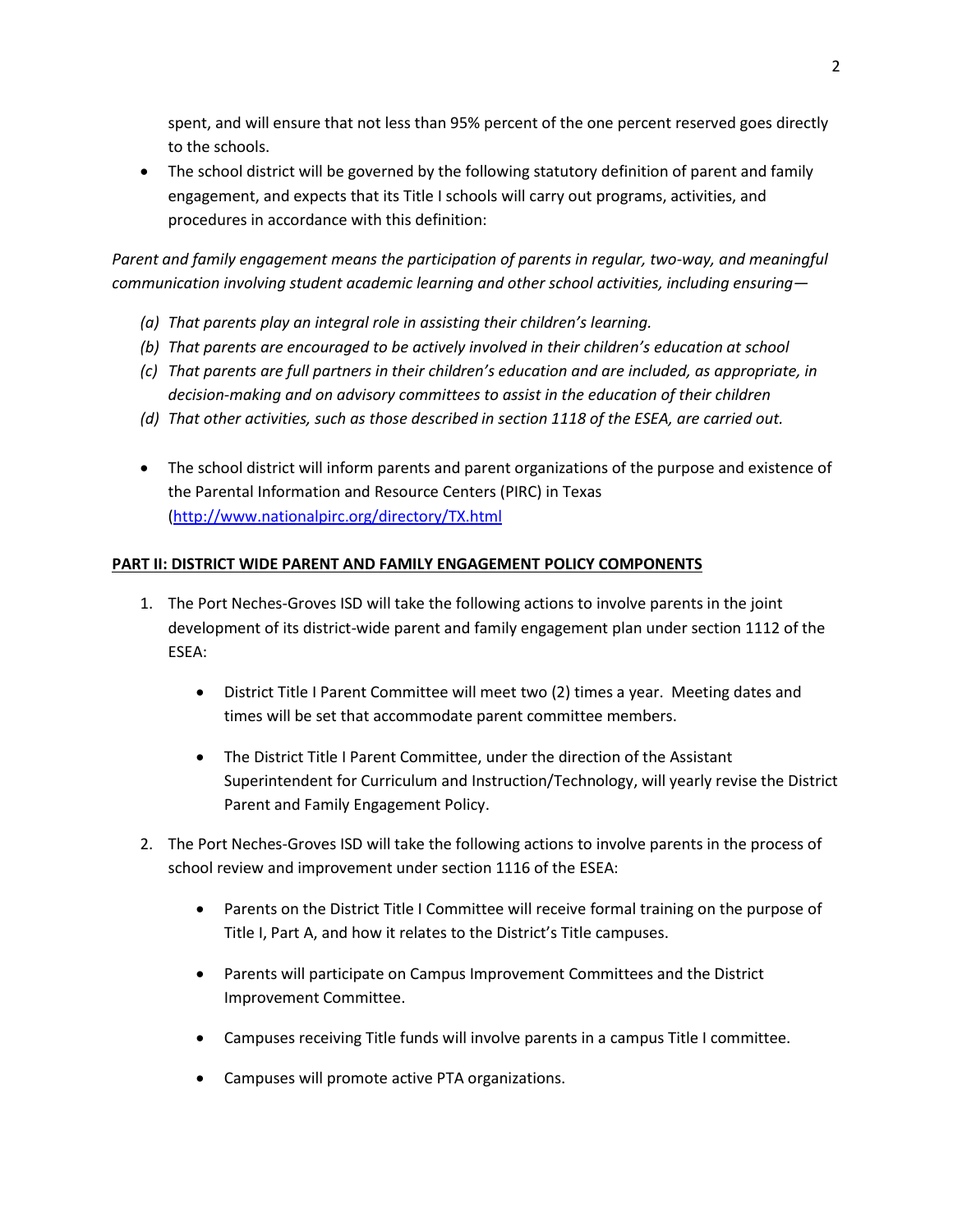- 3. The Port Neches-Groves ISD will provide the following necessary coordination, technical assistance, and other support to assist Title I, Part A schools in planning and implementing effective parent and family engagement activities to improve student academic achievement and school performance.
	- Coordination, technical assistance and other Title I, Part A, support will be provided by the Office of the Assistant Superintendent for Curriculum and Instruction/Technology along with the appropriate Curriculum Coordinators.
	- The District will provide a Parent and Family Engagement district website that provides pertinent District Parent and Family Engagement Information, provides hyperlinks to campus Parent and Family Engagement web pages, and provides for parental input via email to the Assistant Superintendent for Curriculum and Instruction/Technology.
	- Title I campuses will maintain a campus Title I Parent and Family Engagement website.
- 4. The Port Neches-Groves ISD will coordinate and integrate parent and family engagement strategies in Part A with parent and family engagement strategies under the following other programs: PreK, PPCD, private preschool programs.
	- The Assistant Superintendent for Curriculum and Instruction/Technology, Curriculum Coordinators, and Title I campus principals will coordinate and support all district and campus parent and family engagement activities.
	- District and campus parent and family engagement activities are encouraged to be posted on the district and campus web pages accessible to parents.
	- District Kindergarten Roundup activities will be coordinated with the district's PreK and PPCD programs as well as area day cares and preschool programs.
- 5. The Port Neches-Groves ISD will take the following actions to conduct, with the involvement of parents, an annual evaluation of the content and effectiveness of this parent and family engagement policy in improving the quality of its Title I, Part A schools. The evaluation will include identifying barriers to greater participation by parents in parent and family engagement activities (with particular attention to parents who are economically disadvantaged, are disabled, have limited English proficiency, have limited literacy, or are of any racial or ethnic minority background). The school district will use the findings of the evaluation about its parent and family engagement policy and activities to design strategies for more effective parent and family engagement, and to revise, if necessary (and with the involvement of parents) its parent and family engagement policies.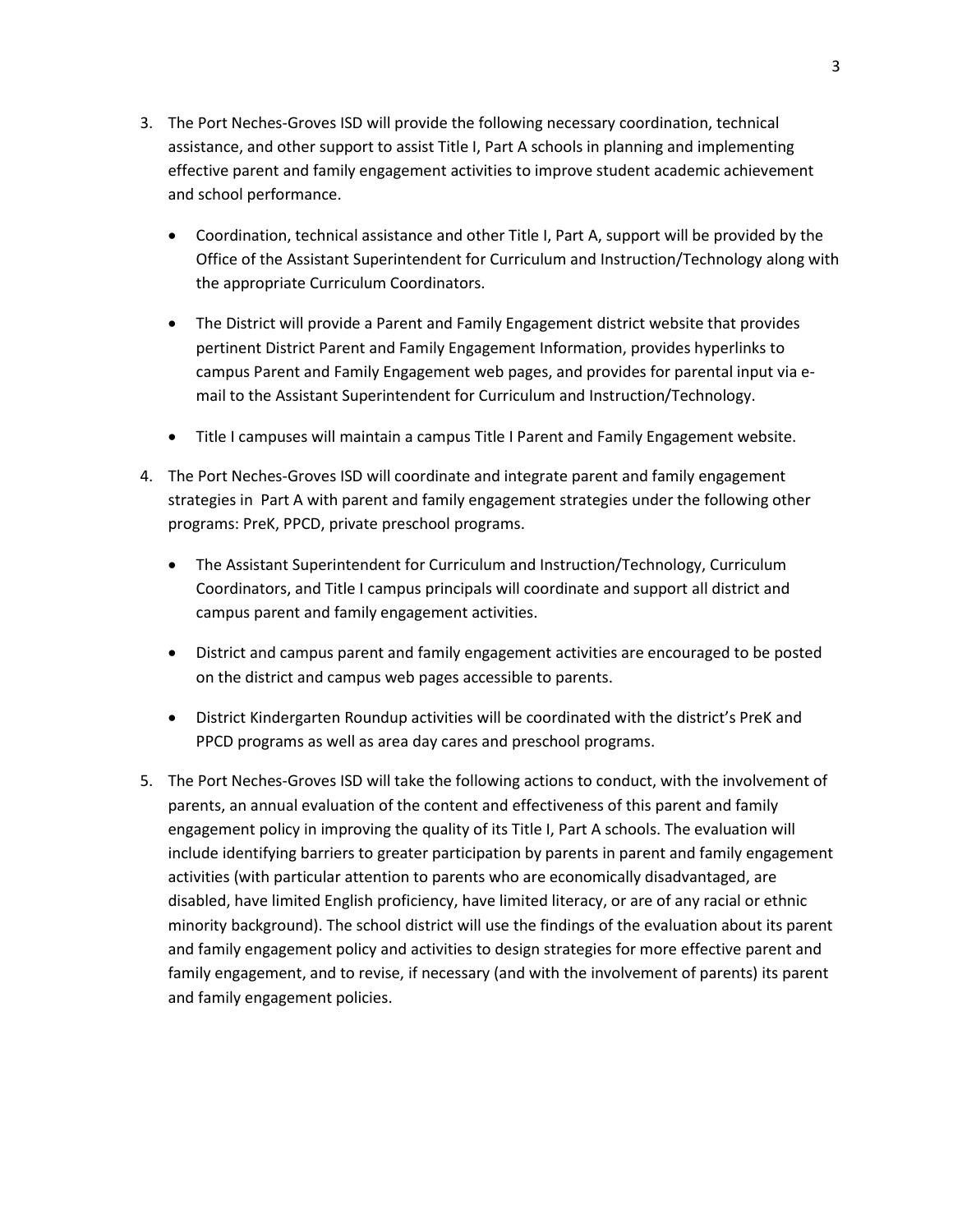| <b>Activity/Task</b><br>(What will be done)                                                              | <b>Staff Responsible</b><br>(Who will be doing it) | <b>Timeline</b><br>(When it will be<br>done) | <b>Parental Role</b>            | <b>Accountability/Evaluations</b><br>(How success will be<br>measured)                                                                                                                             |
|----------------------------------------------------------------------------------------------------------|----------------------------------------------------|----------------------------------------------|---------------------------------|----------------------------------------------------------------------------------------------------------------------------------------------------------------------------------------------------|
| Campus-<br>developed Parent<br>and Family<br>Engagement<br>Surveys provided<br>in English and<br>Spanish | Campus Principals                                  | Yearly                                       | Complete<br>parental<br>surveys | Campus results will be<br>compiled and shared with<br>administration for the<br>purpose of program<br>evaluation.<br>Results will also be shared<br>with the District Title I<br>Parent Committee. |

- 6. The Port Neches-Groves ISD will build the schools' and parent's capacity for strong parent and family engagement in order to ensure effective involvement of parents and families and to support a partnership among the school involved, parents, and the community to improve student academic achievement, through the following activities specifically described below:
	- The school district will, with the assistance of its Title I, Part A schools, provide assistance to parents of children served by the school district or school, as appropriate, in understanding such topics as the following, by undertaking the actions described in this paragraph--
	- Texas's academic content standards
	- Texas's student academic achievement standards
	- Texas's and local academic assessments including alternate assessments
	- The requirements of Title I, Part A
	- How to monitor their children's progress
	- How to work with educators:

*List activities such as workshops, conferences, classes, both in-state and out-of-state, including any equipment or other materials that may be necessary to ensure success.* 

| <b>Activity/Task</b><br>(What will be done)                                                                                                                                                                                                           | <b>Staff Responsible</b><br>(Who will be doing it)                                                | <b>Timeline</b><br>(When it will<br>be done) | <b>Parental Role</b>                               | <b>Accountability/Evaluations</b><br>(How success will be<br>measured) |
|-------------------------------------------------------------------------------------------------------------------------------------------------------------------------------------------------------------------------------------------------------|---------------------------------------------------------------------------------------------------|----------------------------------------------|----------------------------------------------------|------------------------------------------------------------------------|
| The district will support<br>campus initiatives/<br>activities that promote<br>parent and family<br>engagement. Examples:<br>Parent Nights; Father's<br>Club; Business<br>Partner/Adopt-a-Month;<br><b>Backpack Buddies;</b><br>School Marquees, etc. | Superintendent,<br>Assistant<br>Superintendents,<br>Principals,<br>Counselors,<br><b>Teachers</b> | Ongoing                                      | Actively<br>participate in<br>campus<br>activities | Parent participation at<br>events                                      |
| The district will                                                                                                                                                                                                                                     | Principals                                                                                        | Ongoing                                      | Join pertinent                                     | Texts to parents.                                                      |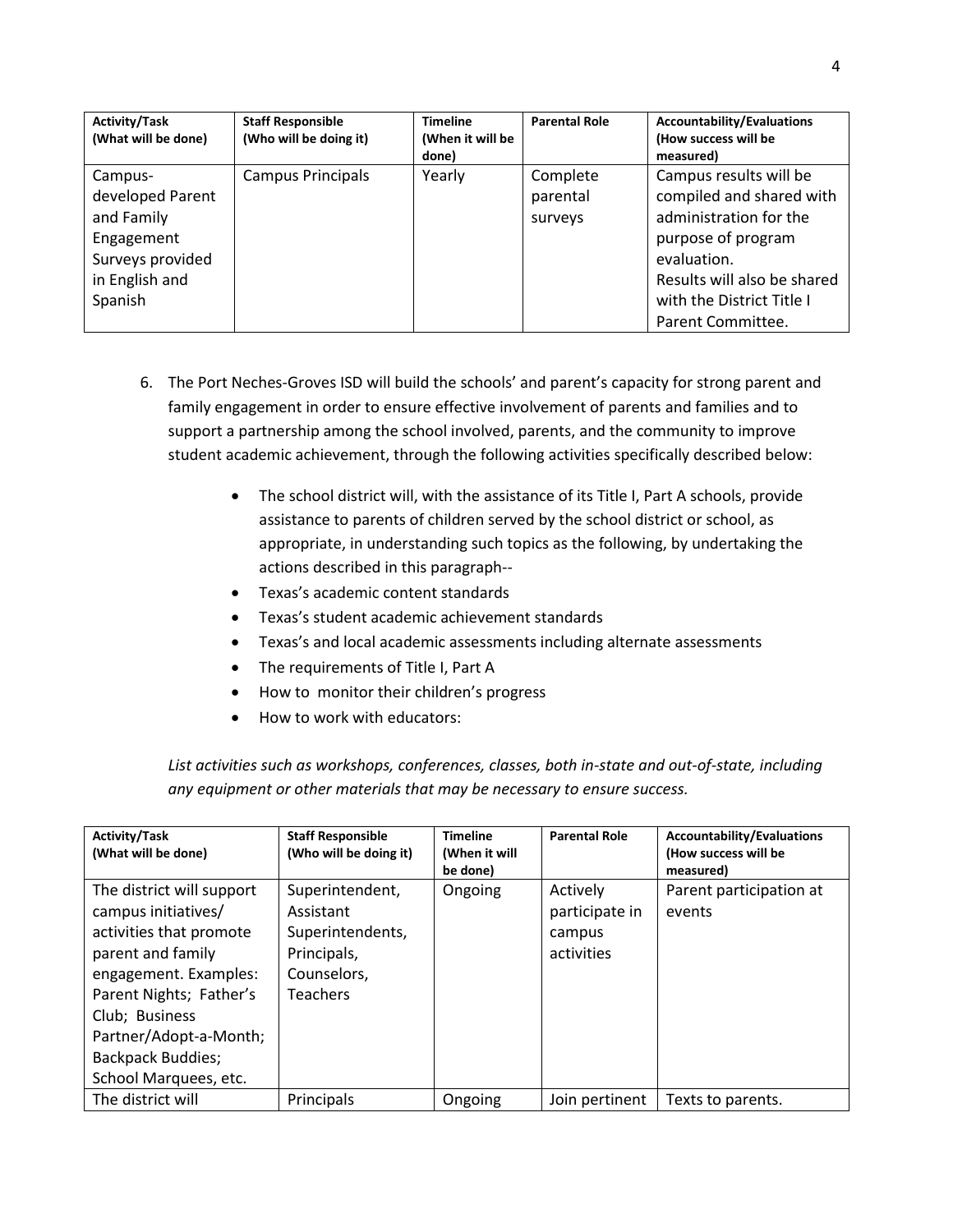| encourage and support<br>communication between<br>principals and teachers<br>with parents using<br>Remind.                          | <b>Teachers</b>                                                             |                                                           | Remind text<br>groups.                                                                |                                                                   |
|-------------------------------------------------------------------------------------------------------------------------------------|-----------------------------------------------------------------------------|-----------------------------------------------------------|---------------------------------------------------------------------------------------|-------------------------------------------------------------------|
| <b>Newsletters</b>                                                                                                                  | Superintendent;<br>Curriculum<br>Coordinators;<br>Principals;<br>Counselors | Ongoing                                                   | Read<br>information<br>provided                                                       | Printed and/or online<br>newsletters                              |
| <b>State Assessment</b><br>Information/Explanations<br><b>Published on District</b><br>Website                                      | Assistant<br>Superintendent                                                 | Ongoing as<br>new<br>information<br>is released<br>by TEA | Read<br>information<br>provided                                                       | Online information<br>published on district<br>website            |
| Include elementary<br>parent/teacher<br>conference days                                                                             | <b>DEIC Calendar</b><br>Committee &<br><b>District</b><br>Administration    |                                                           | Attend<br>meetings                                                                    | <b>Published district</b><br>calendar with dates<br>determined    |
| Distribute School-Parent<br>Compacts to parents at<br>Title campuses during<br>parent/teacher<br>conference days.                   | <b>Teachers</b>                                                             | October<br>2020                                           | Attend<br>meetings and<br>participate in<br>review of<br>Compact with<br>the teacher. | <b>School-Parent Compact</b>                                      |
| <b>Translate School-Parent</b><br>Compacts into Spanish.                                                                            | <b>Campus Principals</b>                                                    | September<br>2020                                         | Attend<br>meetings and<br>participate in<br>review of<br>Compact with<br>the teacher. | Distribution of Spanish<br>versions of School-<br>Parent Compact. |
| Teachers and staff will<br>receive annual training in<br>the value and utility of<br>the contributions of<br>parents at the campus. | <b>Campus Principals</b>                                                    | Fall<br>2020                                              | N/A                                                                                   | Sign in Sheet<br>Agenda                                           |

- The school district will, with the assistance of its schools, provide materials and training to help parents work with their children to improve their children's academic achievement, such as literacy training, and using technology, as appropriate, to foster parent and family engagement, by:
	- Provide istation at home for all K-3 students in reading
	- Providing Skyward Family Access to online gradebooks
	- Providing teacher e-mail for parent communication purposes
	- Providing parent component for online resources as appropriate.
	- Parent newsletters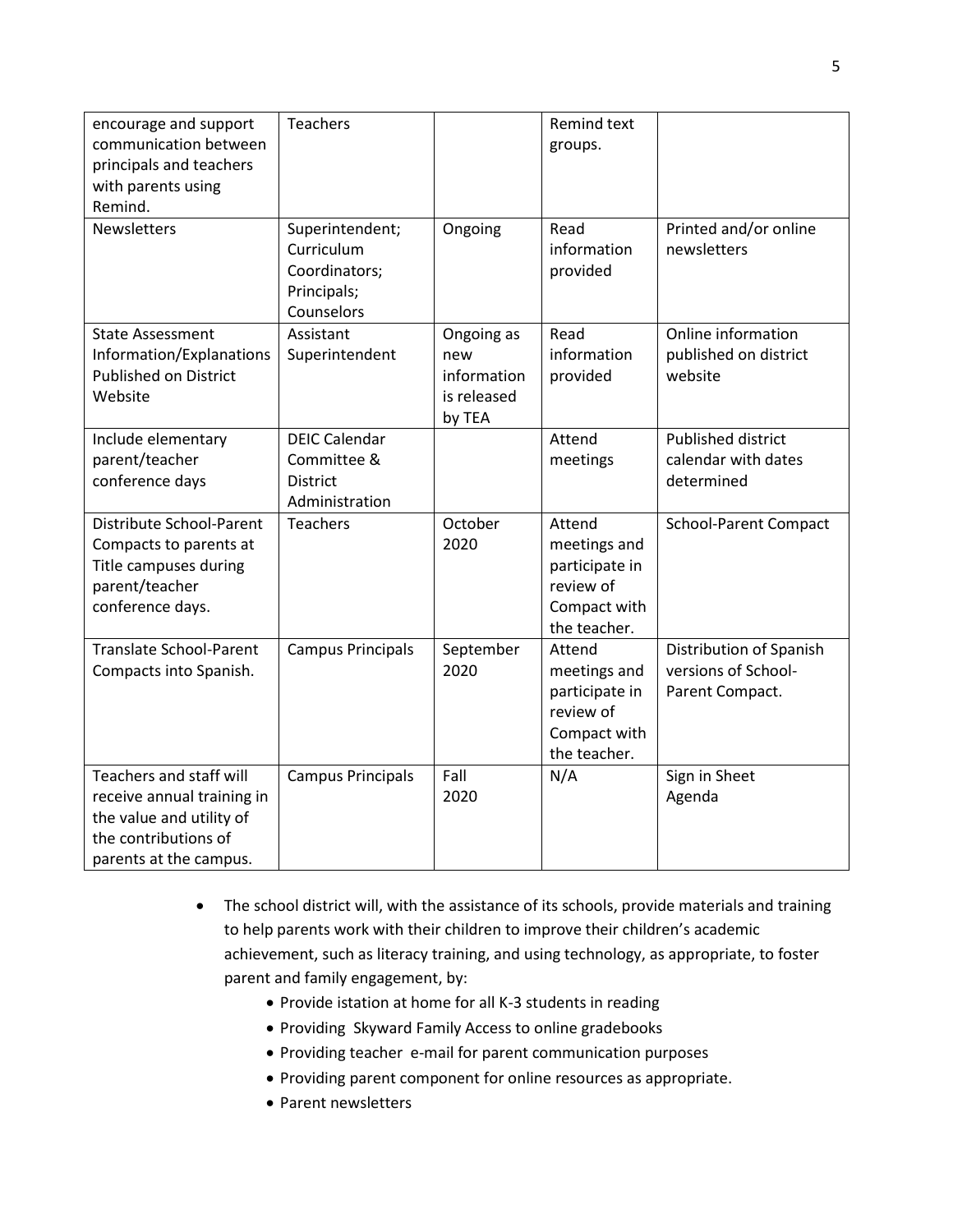- The school district will, with the assistance of its schools and parents, educate its teachers, pupil services personnel, principals and other staff, in how to reach out to, communicate with, and work with parents as equal partners in the value and utility of contributions of parents, and in how to implement and coordinate parent programs and build ties between parents and schools, by:
	- Encourage and support parental engagement in Parent/Teacher conferences.
	- Encourage administrator participation in parent and family engagement sessions at professional conferences.
	- Encourage administrator participation in Region 5 workshops/conferences specific to parent and family engagement.
	- Provide a library of professional literature/resources for administrators and teachers.
	- Support campus-based staff development parent and family engagement training.
- The school district will take the following actions to ensure that information related to the school and parent- programs, meetings, and other activities, is sent to the parents of participating children in an understandable and uniform format, including alternative formats upon request, and, to the extent practicable, in a language that parents can understand:

| <b>Activity/Task</b><br>(What will be done)                                                                                  | <b>Staff Responsible</b><br>(Who will be doing it)                                            | <b>Timeline</b><br>(When it<br>will be<br>done) | <b>Parental Role</b>                                                                           | <b>Accountability/Evaluations</b><br>(How success will be<br>measured)                                                 |
|------------------------------------------------------------------------------------------------------------------------------|-----------------------------------------------------------------------------------------------|-------------------------------------------------|------------------------------------------------------------------------------------------------|------------------------------------------------------------------------------------------------------------------------|
| TEA-provided parent<br>documents for<br>understanding test results<br>will be provided in<br>Spanish, as provided by<br>TEA. | Assistant<br>Superintendent<br>for Curriculum &<br>Instruction/Techn<br>ology                 | As made<br>available<br>by TEA                  | Access to<br>district website                                                                  | District website contains<br>active links to supporting<br>documents.                                                  |
| District website that can<br>be translated into<br>approximately 100<br>languages, other than<br>English.                    | Blackboard &<br>Assistant<br>Superintendent<br>for Curriculum &<br>Instruction/Techn<br>ology | Ongoing                                         | Access to<br>languages on<br>the district/<br>campus<br>website for<br>language<br>conversion. | District website contains<br>active links to<br>approximately 100<br>languages, other than<br>English, on its website. |
| <b>Provide Family Access</b><br>online registration in<br>languages other than<br>English.                                   | Assistant<br>Superintendent<br>for Curriculum &<br>Instruction/Techn<br>ology                 | Summer<br>2020                                  | Choose<br>"Language<br>Translator"<br>option in<br><b>Family Access</b>                        | Successfully completed<br>Completed online<br>registrations                                                            |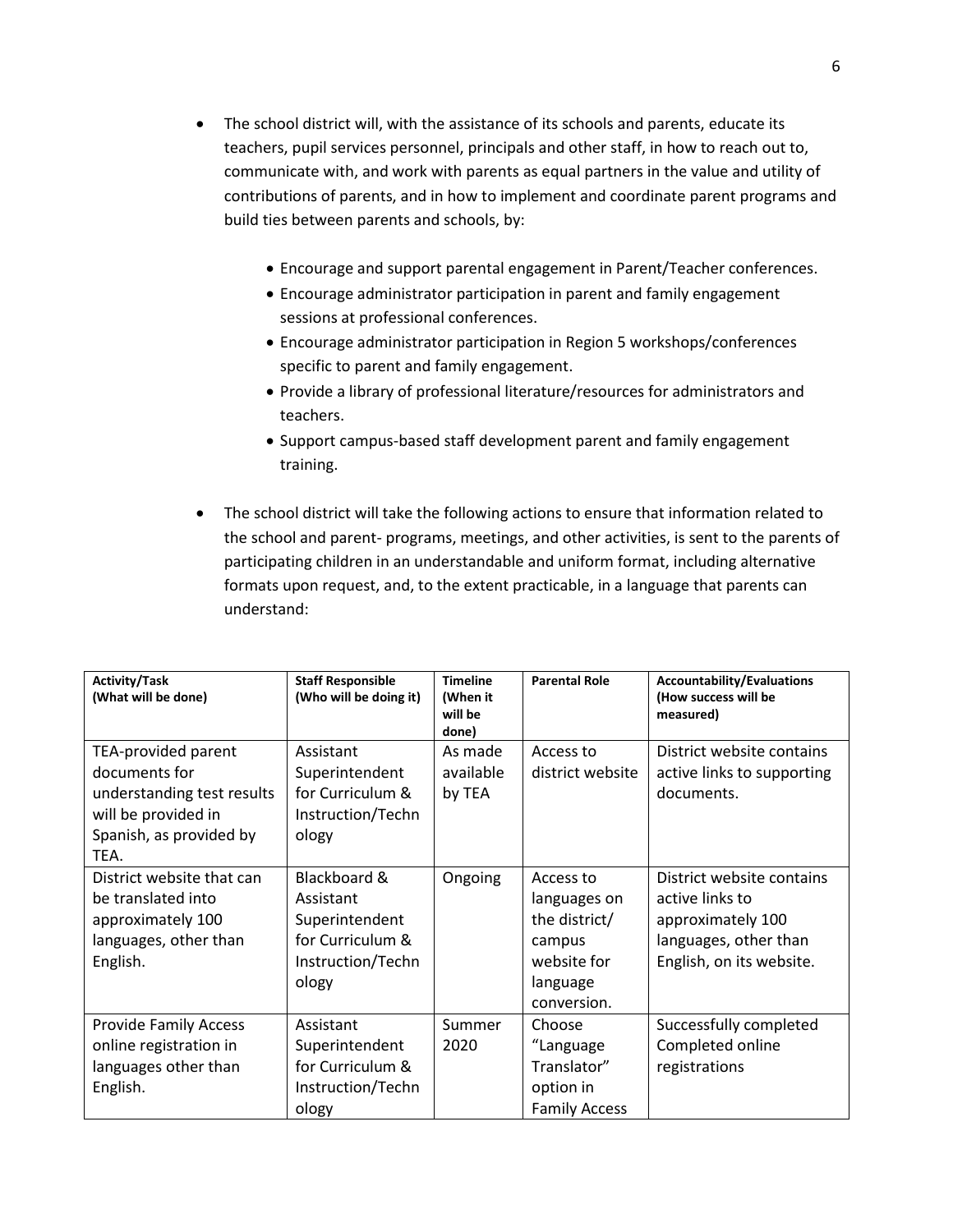| Provide translators at                                | Director of<br><b>Student Services</b> | August<br>2020 | Attendance at           | Successful enrollment of<br>their child(ren). |
|-------------------------------------------------------|----------------------------------------|----------------|-------------------------|-----------------------------------------------|
| <b>OneStop Registration Day</b><br>to assist parents. |                                        |                | OneStop<br>Registration |                                               |
|                                                       |                                        |                | Day                     |                                               |
| Where appropriate,                                    | Coordination by                        | Ongoing        | Participation in        | Successful                                    |
| acquire services of                                   | Curriculum                             |                | meetings.               | communication                                 |
| translator to assist with                             | Coordinators                           |                |                         |                                               |
| parent meetings.                                      |                                        |                |                         |                                               |
| <b>Campus Parent and Family</b>                       | <b>Campus Principals</b>               | Yearly         | Complete                | Results will be compiled                      |
| <b>Engagement Surveys</b>                             |                                        |                | parental                | and shared with                               |
| provided in English and                               |                                        |                | surveys                 | administration for the                        |
| Spanish                                               |                                        |                |                         | purpose of program<br>evaluation.             |
|                                                       | Principals                             |                | Join pertinent          | Texts to parents.                             |
| The district will encourage<br>and support            | <b>Teachers</b>                        | Ongoing        | <b>Remind text</b>      |                                               |
| communication between                                 |                                        |                | groups.                 |                                               |
| principals and teachers                               |                                        |                |                         |                                               |
| with parents using                                    |                                        |                |                         |                                               |
| Remind.                                               |                                        |                |                         |                                               |
| <b>Required ESSA</b>                                  | Assistant                              | Ongoing        | Reads                   | <b>Translated documents</b>                   |
| communications will be                                | Superintendent                         |                | correspond-             |                                               |
| provided in Spanish.                                  | for Curriculum &                       |                | ence                    |                                               |
|                                                       | Instruction/                           |                |                         |                                               |
|                                                       | Technology                             |                |                         |                                               |
| <b>Translate School-Parent</b>                        | Assistant                              | September      | Attend                  | Distribution of School-                       |
| Compacts into Spanish.                                | Superintendent                         | 2020           | meetings and            | Parent Compact.                               |
|                                                       |                                        |                | participate in          |                                               |
|                                                       |                                        |                | review of               |                                               |
|                                                       |                                        |                | Compact with            |                                               |
|                                                       |                                        |                | the teacher.            |                                               |
| <b>Contract with RTT Mobile</b>                       | <b>ESL Coordinator</b>                 | Yearly         | Participation,          | Survey district staff on                      |
| for translation services.                             |                                        | Renewal        | as needed               | usefulness.                                   |
| Expand opportunities for                              | All administrators                     | Ongoing        | Receives                | Improved communication                        |
| documents and social                                  | and campus                             |                | corres-                 | between Spanish-                              |
| media translated to                                   | principals                             |                | pondence                | speaking parents and the                      |
| Spanish.                                              |                                        |                |                         | schools.                                      |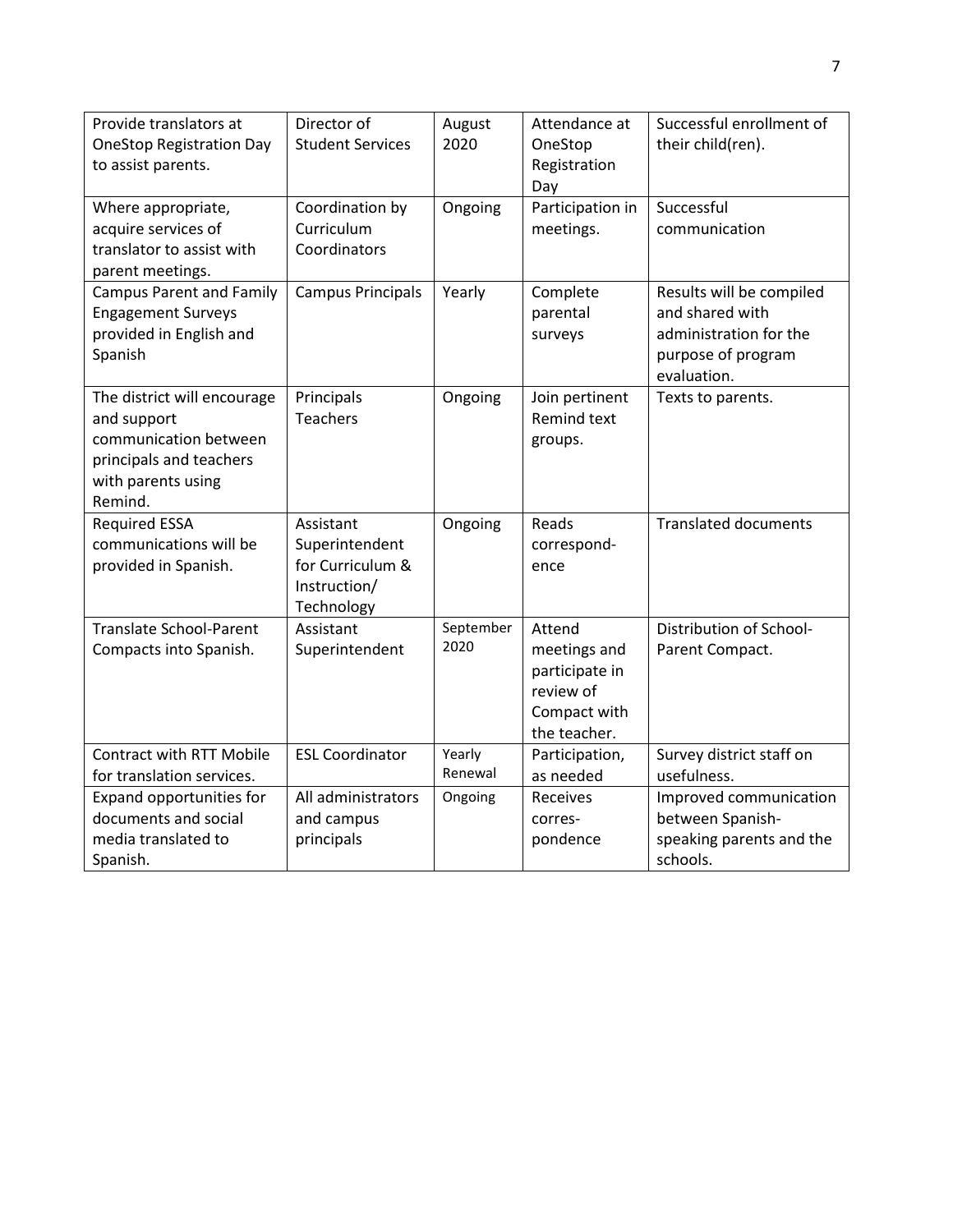| Activity/Task<br>(What will be done)                                                                          | <b>Staff Responsible</b><br>(Who will be doing it)                                                                                                   | <b>Timeline</b><br>(When it will<br>be done) | <b>Parental Role</b>                                                                                   | <b>Accountability/Evaluations</b><br>(How success will be<br>measured)                               |
|---------------------------------------------------------------------------------------------------------------|------------------------------------------------------------------------------------------------------------------------------------------------------|----------------------------------------------|--------------------------------------------------------------------------------------------------------|------------------------------------------------------------------------------------------------------|
| Encourage<br>campuses to<br>arrange school<br>meetings at a<br>variety of times to<br>accommodate<br>parents  | Assistant<br>Superintendent for<br>Curriculum &<br>Instruction/Technology<br><b>Campus Principals</b>                                                | Ongoing                                      | Communicate<br>with campus<br>personnel                                                                | Variety of opportunities<br>for parents at campuses<br>published on district and<br>campus websites. |
| Meet-the-Teacher<br>Nights scheduled<br>on individual<br>nights per campus<br>levels.                         | Assistant<br>Superintendent for<br>Curriculum &<br>Instruction/Technology,<br>Assistant<br>Superintendent for<br>Adm. Services, Campus<br>Principals | <b>Before</b><br>school starts               | Attendance at<br>Meet-the-<br><b>Teacher Night</b>                                                     | Parent attendance                                                                                    |
| Provide Title<br>committee<br>parents with copy<br>of Campus Parent<br>and Family<br><b>Engagement Policy</b> | <b>Campus Principals</b>                                                                                                                             | <b>First Six</b><br>Weeks                    | Active<br>participation in<br>development<br>of campus<br>parent and<br>family<br>engagement<br>policy | Sign in sheets<br>Agenda                                                                             |
| Offer expanded<br>meeting<br>opportunities to<br>parents (Title I &<br>III)                                   | <b>ESL Coordinator, ESL</b><br>Specialists, Principals                                                                                               | Ongoing                                      | Participation                                                                                          | Sign in Sheets and parent<br>input                                                                   |

# **PART III: DISCRETIONARY DISTRICT-WIDE PARENT AND FAMILY ENGAGEMENT POLICY COMPONENTS**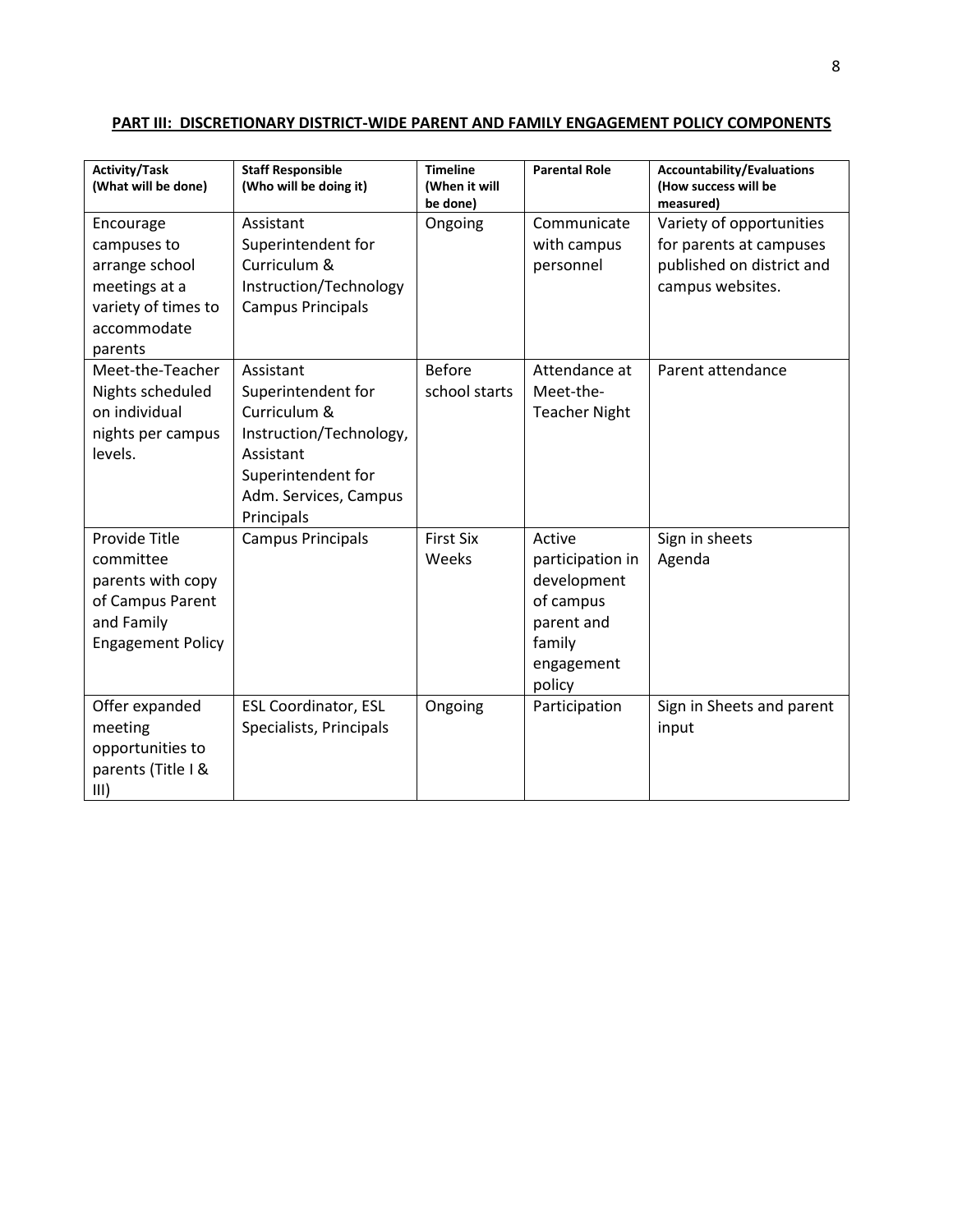## **PART IV: ADOPTION**

This District-wide Parent and Family Engagement Policy has been developed/revised jointly with, and agreed on with, parents of children participating in Title I, Part A programs, as evidence by meeting minutes.

This Parent and Family Engagement Policy/Plan was developed/revised by Port Neches-Groves Independent School District on \_\_\_\_\_\_\_\_\_\_\_\_\_\_\_, as a replacement for the current district parent and family engagement policy previously approved by the district committee and will be in effect for the remaining school year.

The school will distribute this Policy to all parents of participating Title I, Part A children by posting it on the campus website in a timely manner after it is approved.

\_\_\_\_\_\_\_\_\_\_\_\_\_\_\_\_\_\_\_\_\_\_\_\_\_\_\_\_\_\_\_\_\_\_\_\_\_\_\_\_\_\_\_\_\_\_\_\_\_\_\_\_\_\_\_\_\_\_ \_\_\_\_\_\_\_\_\_\_\_\_

Signature of Title I Authorized Representative (Assistant Superintendent) Date